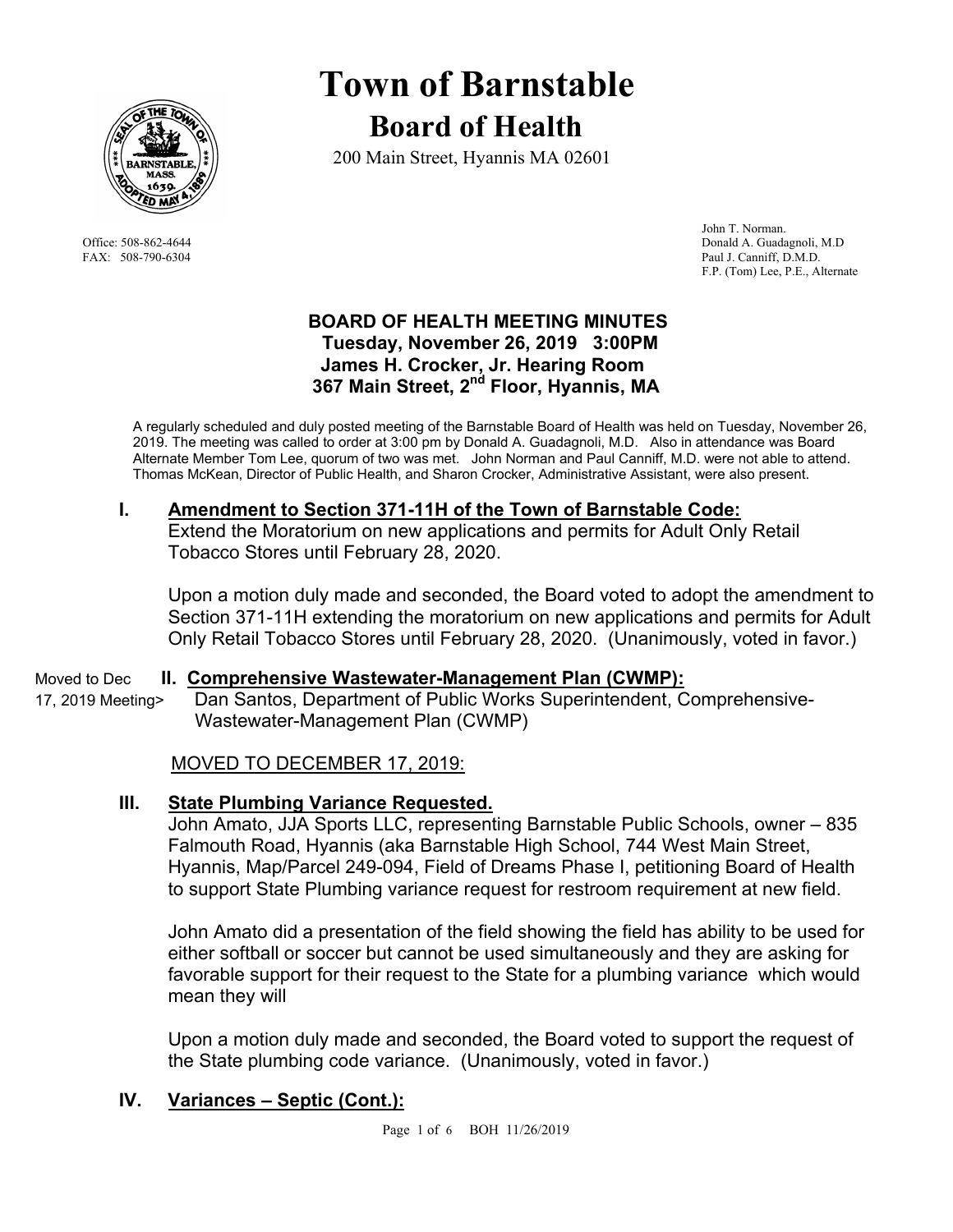John Schnaible, Coastal Engineering Co. Inc., representing Marie Souza, owner, 168 Long Beach Road, Centerville, Map/Parcel 205-008, 0.07 acre parcel, replacement of a failed septic system, multiple variances requested, proposed tight tank and gray water system (continued from September 24, 2019).

Upon a motion duly made and seconded, the Board granted the variances in accordance with the revised plan dated September 30, 2019, with the following conditions: 1) record a four bedroom deed restriction at the Barnstable County Registry of Deeds and supply a copy to the Health Division, 2) the bathroom toilets and kitchen facilities (sink and appliances) will be connected to the holding tank, 3) the bathroom sinks, shower(s) and the laundry machines will be connected to the regular septic system. (Unanimously, voted in favor.)

#### **V. Variance – Septic:**

A. Dan Ojala, Down Cape Engineering, representing Estate of William Crowley – 62 Old Stage Road, Centerville, Map/Parcel 208-039, 9,915 square feet parcel, two variance requests, repair failed septic system.

Upon a motion duly made and seconded, the Board voted in favor of granting the variances without conditions. (Unanimously, voted in favor.)

B. Michael and Sacha Negron, owners – 165 Parker Road, West Barnstable, Map/Parcel 176-027, 41,969 square feet parcel, requesting two variances, repair of failed septic system.

Upon a motion duly made and seconded, the Board voted in favor of granting the variances with the following condition: 1) a two bedroom deed restriction shall be recorded at the Barnstable County Registry of Deeds and a copy of such shall be submitted to the Health Division. (Unanimously, voted in favor.)

C. John McNabola and owner, Thomas Fisher – 164 Annabelle Point Road, Centerville, Map/Parcel 211-014, seasonal home, septic in good condition, requesting exempt from local code to install new septic when razing home.

Kieran Healy, BSC Group, John McNabola, and Thomas Fisher presented plan.

Upon a motion duly made and seconded, the Board voted to continue this item to December 17, 2019. Kearn Healy, engineer, is given a few extra days to submit a plan as the normal deadline would be next Tuesday, December  $3<sup>rd</sup>$ . (Unanimously, voted in favor.)

D. Dan Ojala, Down Cape Engineering, representing Gerard and Joan Regan, Trustees – 1068 Craigville Beach Road, Centerville, Map/Parcel 206-133, 10,824 square feet parcel, requesting multiple septic variance, repair of failed septic with upgraded system.

Upon a motion duly made and seconded, the Board voted in favor of granting the variances with the following condition: 1) a two bedroom deed restriction shall be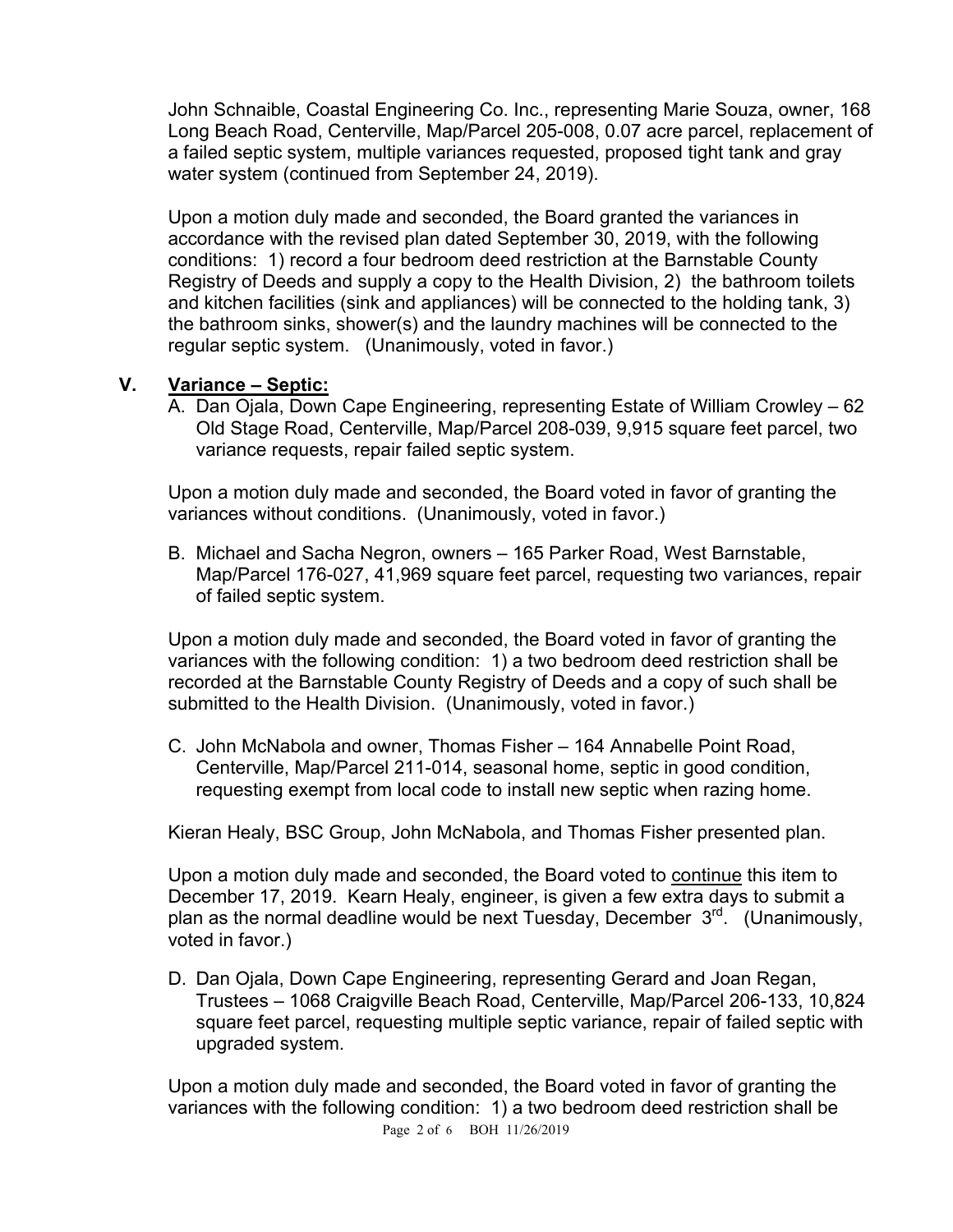recorded at the Barnstable County Registry of Deeds and a copy of such shall be submitted to the Health Division, and 2) a pressure distribution monitoring plan must be submitted. (Unanimously, voted in favor.)

### **VI. Determination: Septic Inspection**

MOVED TO APRIL Scott Annand, owner – 16 Thistle Drive Centerville, Map/Parcel, requesting 27, 2020 Meeting> determination of septic inspection as passing versus conditional.

#### **VII. Bedroom Discrepancy:**

MOVED TO DEC A. David Coughanowr and owner, Henrique Sousa – 7 Erin Lane, Hyannis, 17, 2019 Meeting> Map/Parcel 291-017, 2 versus 4 bedrooms.

MOVED TO APRIL B. Sandra and Leon Trombley, owners – 1733 Osterville-West Barnstable Road, 27, 2020 Meeting> West Barnstable, Map/Parcel 128-036, 3 bedrooms versus 4 bedrooms.

### **VIII. Temporary Food Permit Applications:**

- A. John Cotellessa and Tamara Scharoff, Original Gourmet Brunch, for two events with the same submitted menu, set-up, and same location. The two events are the following:
	- 1. "Gingerbread Lane at Harbor Overlook" on Friday and Saturday, November 29 and 30<sup>th</sup> at 51 Ocean Street, a.k.a. Gingerbread Lane @Harbor Overlook, Hyannis, from 10-3 pm.

Upon a motion duly made and seconded, the Board voted to grant the event as an annual temporary food event. (Unanimously, voted in favor.)

2. "Main Street Hyannis Holiday Stroll" on Saturday, December 7 at 51 Ocean Street, a.k.a. Gingerbread Lane @ Harbor Overlook, Hyannis, from 12-6 pm.

Upon a motion duly made and seconded, the Board voted to grant the event as an annual temporary food event. (Unanimously, voted in favor.)

B. Amanda Converse and Jen Villa representing LoveLocal Fest Holiday Edition 2019 event at Barnstable High School Field House and Gym, 744 West Main Street, Hyannis. on Saturday, December 7, 2019, 5 - 9 pm and Sunday, December 8 from 11 am – 5 pm.

Upon a motion duly made and seconded, the Board voted to grant the event as an annual temporary food event with the following condition: 1) a revised sketch of the vendors, identifying where the samplers will be versus the strictly retailers. (Unanimously, voted in favor.)

#### **IX. Body Artist:**

Patricia Pola, artist returning to Great Island Tattoo, 12 Enterprise Road, Hyannis, requesting reconsideration of September 2019 Board decision.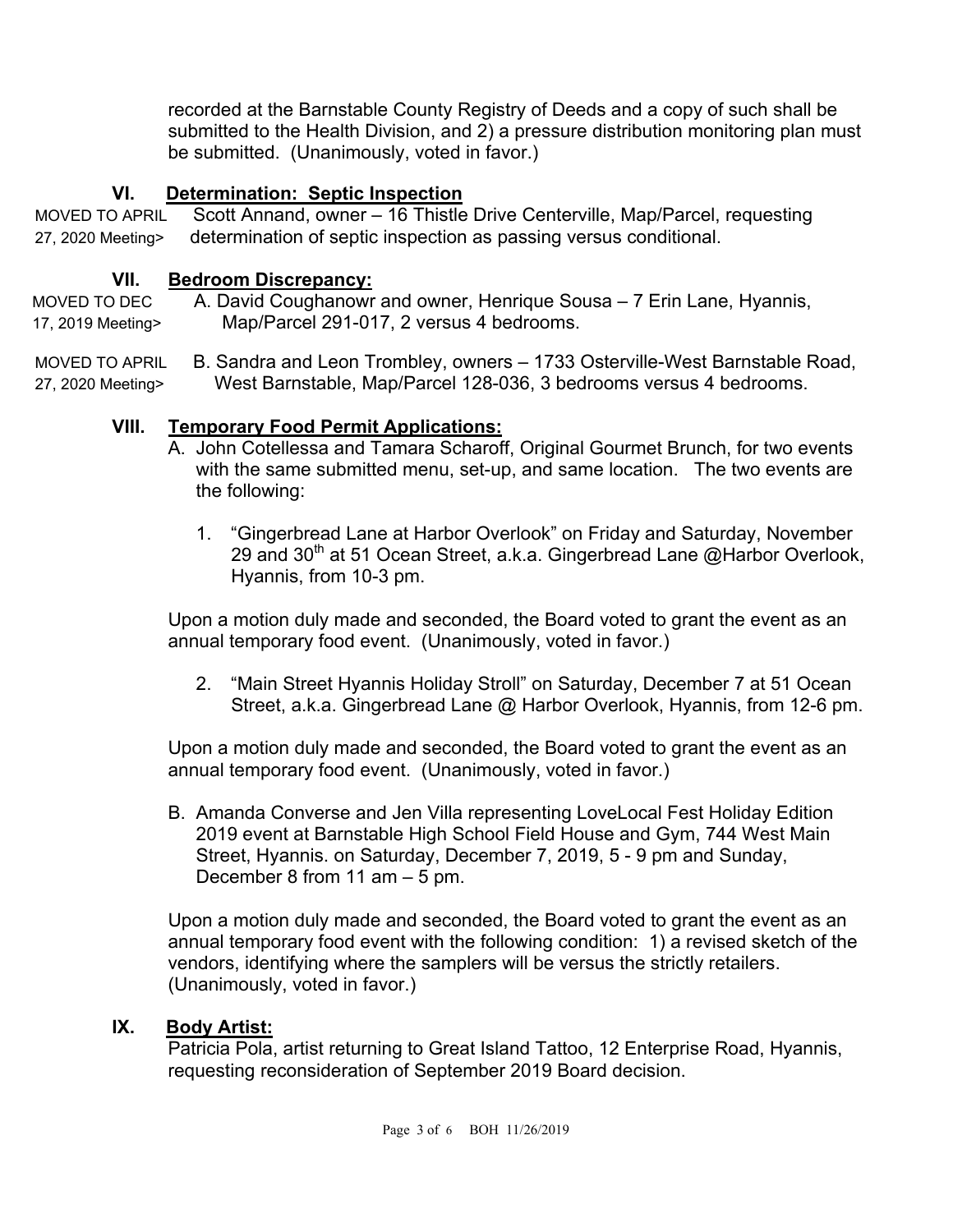Patrica Pola and Lorna Berger, owner of Great Island Tattoo, were present. The Board discussed Patricia's years of experience as a shop owner and good record, along with her years of working at Great Island Tattoo.

Upon a motion duly made and seconded, the Board voted to modify their decision at the September 24, 2019 meeting and now allow Patricia Pola to operate as a body artist with the exclusion of body piercing (not trainee). (Unanimously, voted in favor.)

## **X. Proposed revision to Town Code, Section 376-3– Stables.**

Propose changing annual stable license to run calendar year with an effective start date of January 1<sup>st</sup>, versus December 1<sup>st</sup>.

Upon a motion duly made and seconded, the Board adopted the change in the stable license. The annual license will now run calendar year and expire December  $31<sup>st</sup>$ each year. (Unanimously, voted in favor.)

### **XI. Sewer Connection: Deadline Extension**

A. Elaine Basias, owner – 32 Paine Avenue, Hyannis, Map/Parcel 288-142, requesting deadline extension to connect to town sewer.

No one was present.

Upon a motion duly made and seconded, the Board voted to continue to December 17, 2019 as the applicant did not specify the desired time period of requested extension or the reason. (Unanimously, voted in favor.)

B. Oswald Jordan of Brockton, and owner – 54 Point Lane, Hyannis, Map/Parcel 288- 168-001, requesting deadline extension to connect to town sewer.

No one was present.

Upon a motion duly made and seconded, the Board voted to continue to the December 17, 2019 meeting as the applicant did not specify the desired time period of requested extension. (Unanimously, voted in favor.)

#### **XII. Hearing: Washing Vehicles.**

A. Damion Murray, Cape Quality Collision – 972 Main Street, West Barnstable, violation of Section 108-9 of the Town of Barnstable Code prohibiting the discharge of any hazardous materials, was ordered to cease and desist washing vehicles and/or degreasing engines.

Upon a motion duly made and seconded, the Board voted to uphold the Order from Thomas McKean, Director of Public Health issued to Ms. Taylor Gomes, Manager of Cape Quality Collision, to cease and desist washing vehicles until such time an approved vehicle wastewater containment system is provided onsite. (Unanimously, voted in favor.)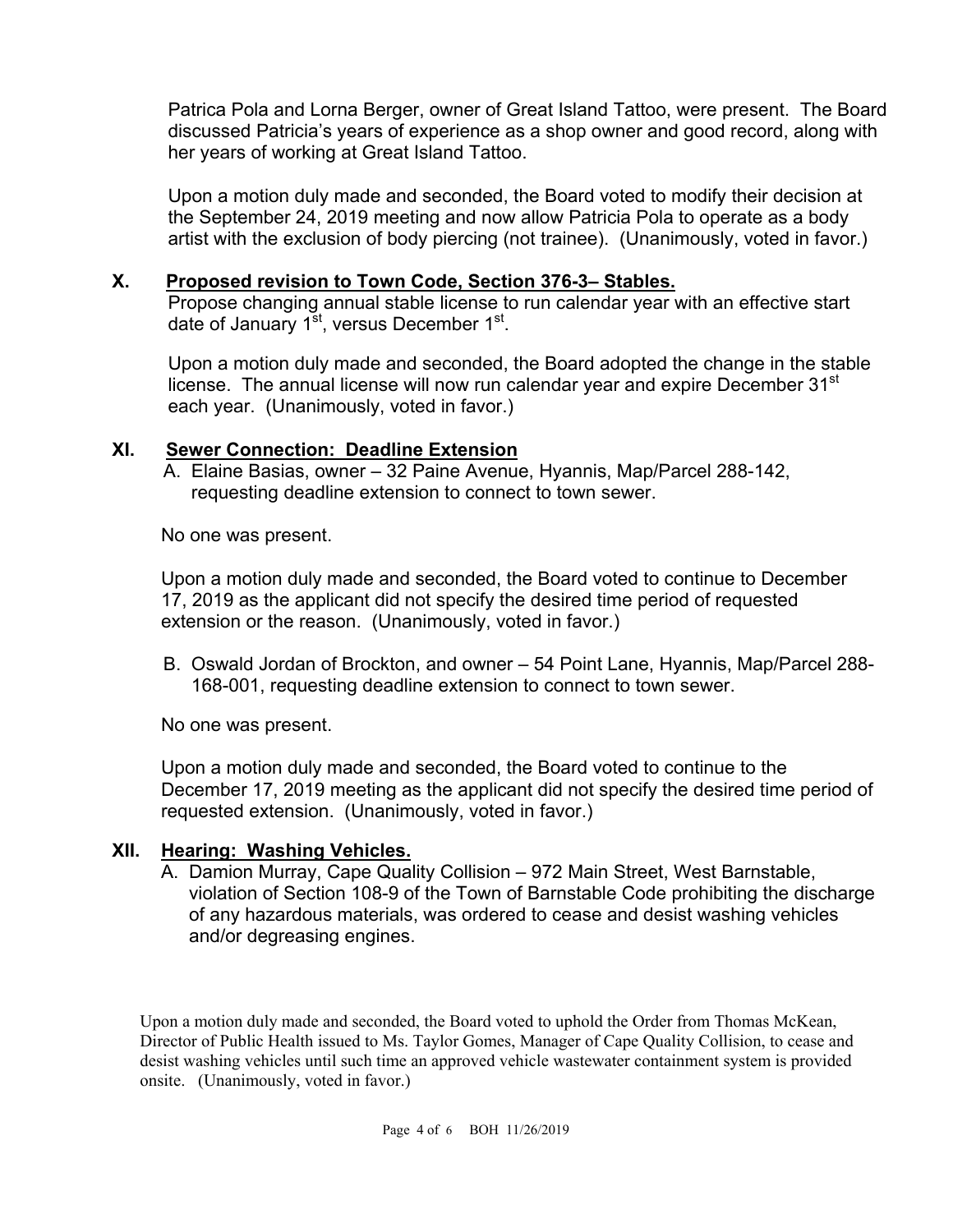On October 17, 2019 after receiving a complaint, Health Inspector Timothy O'Connell went to 972 Main Street West Barnstable to investigate allegations concerning the discharge of potentially contaminated vehicle wastewater onto the bare ground. While onsite, he was informed by the owner and/or manager of the business that the vehicles are washed with biodegradable soap.

Also on October 17, 2019, Health Inspector Timothy O'Connell verbally informed both the owner and manager of the business that vehicle washing and engine degreasing are activities which are not allowed per the Town of Barnstable Board of Health. Health Inspector Timothy O'Connell contacted the owner and/or manager on the telephone later that day to inform them that an industrial holding tank would be required if they wish to continue to wash vehicles at this site.

On October 24, 2019, after receiving additional complaints, Thomas McKean, Director of Public Health. issued Ms. Taylor Gomes, Manager, a written order letter to cease and desist washing vehicles and engines.

On November 7, 2019, Mr. Damion Murray submitted a written request for a hearing before the Board of Health. A hearing was subsequently scheduled to be held on November 26, 2019

During the public hearing held on November 26th, Mr. Richard Sundelin, owner of the property, testified that he plans to install a system that will capture, filter, and re-use wastewater in order to wash vehicles onsite.

The Board received (and read into the record) a letter from Ms. Nancy Meagher, President of the West Barnstable Civic Association, expressing concern about car wash runoff containing residue from detergents, exhaust fumes, gasoline, motor oils, and heavy metals , all of which "can cause water quality degradation. "

During the public hearing, Ms. Nancy Trafton testified that she resides diagonally across the street from the vehicle repair business. She stated she called and complained about the vehicle washing. She expressed she wants assurance from the Board of Health that the vehicle washing activities will not start up again as the business is honoring the cease and desist order issued by the Director of Public Health.

Ms. Samantha Gray, a direct abutter, testified that she observed power washing at 972 Main Street seven (7) days per week during this past summer, including on a particular Sunday in August while she was hosting a birthday party. She provided copies of photographs of power washing to the Board. One of the photos showed washing of a vehicle with its hood open. Ms. Gray testified that photo was taken while an employee was washing an engine.

Mr. Sundelin then testified that he told the business owner that he does not allow the washing of any older engines (e.g 1968). He also testified that he placed three quarter inch blue stone on the ground beneath the vehicle washing area. He indicated the blue-stones would turn black for an extended period of time (e.g. several months) if oil was discharged onto them. He said the business is working with Richard and DEP as to what type of water containment they will be putting in. The owner is very concerned that ground water does not get contaminated. They are considering putting in a filter system which will recycle the water after cleaning.

The business was reminded that vehicle washing, using soap and a pressure sprayer, and engine degreasing are not allowed per the Town of Barnstable Board of Health, without an industrial holding tank. Section 108 -9 of the Town of Barnstable Code prohibits the discharge of any hazardous materials, including grease and oils from engines and exterior vehicle washing, onto the surface of the ground. No vehicles nor engines shall be pressure washed, regardless of whether or not biodegradable soap is used, at the vehicle repair business.